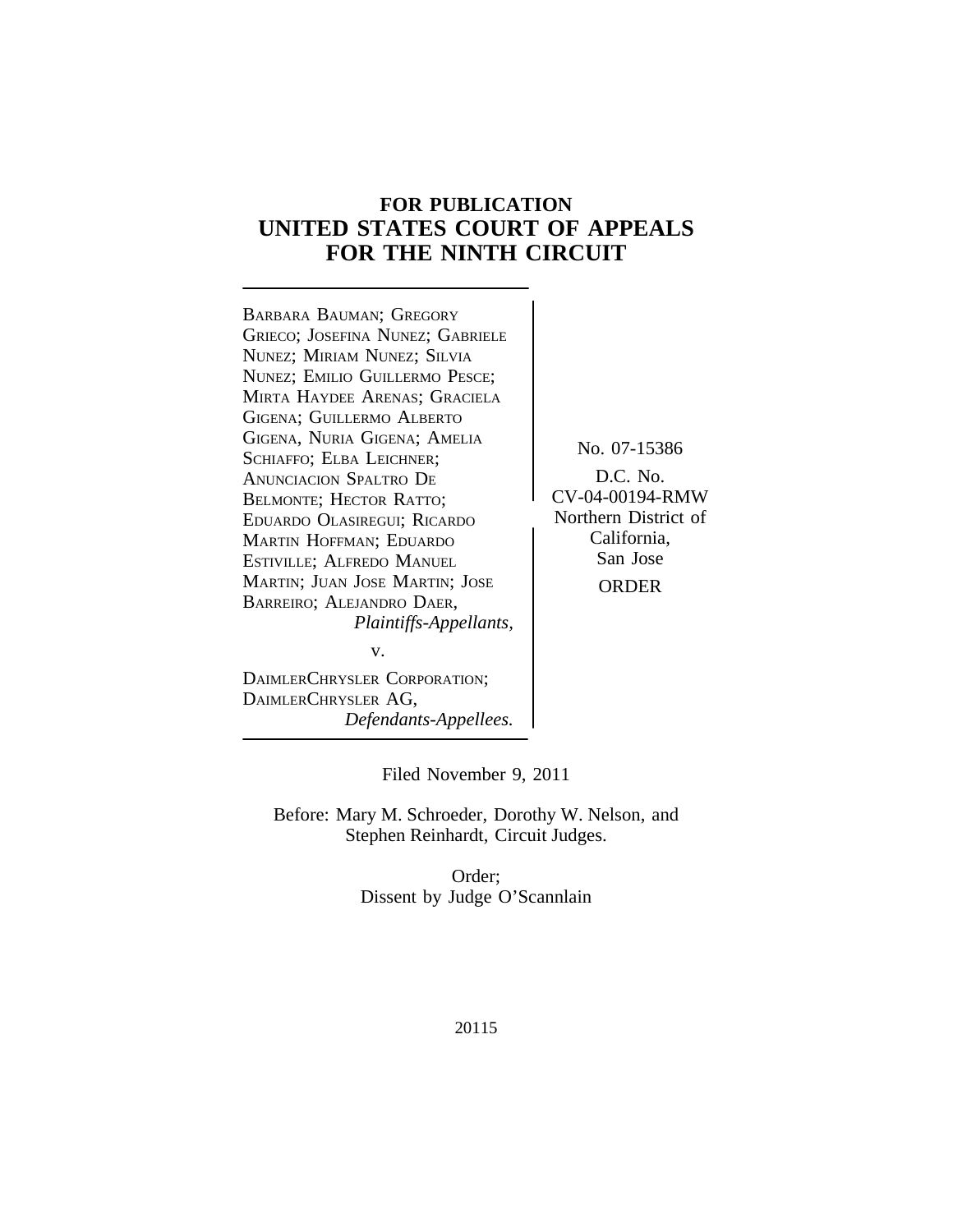#### **ORDER**

The panel has voted unanimously to deny the petition for rehearing. Judge Schroeder and Judge Reinhardt have voted to deny the petition for rehearing en banc, and Judge Nelson so recommended.

A judge of the court called for a vote on the petition for rehearing en banc. A vote was taken, and a majority of the active judges of the court failed to vote for en banc rehearing. Fed. R. App. P. 35(f).

The petition for rehearing and the petition for rehearing en banc are **DENIED**. No further petitions for panel or en banc rehearing will be entertained.

O'SCANNLAIN, Circuit Judge, joined by TALLMAN, BYBEE, CALLAHAN, BEA, M. SMITH, IKUTA, and N.R. SMITH, Circuit Judges, dissenting from the denial of rehearing en banc:

Our court today extends the reach of general personal jurisdiction far beyond its breaking point. Its holding, that federal courts have personal jurisdiction over a German corporation for its Argentinian subsidiary's alleged activities in Argentina based simply on having a separate U.S.-based subsidiary, is an affront to due process. The panel ignores the Supreme Court's warnings that the Due Process Clause permits "defendants to structure their primary conduct with some minimum assurance as to where that conduct will and will not render them liable to suit." *Burger King Corp. v. Rudzewicz*, 471 U.S. 462, 472 (1985) (internal quotation marks omitted). We thus place ourselves at odds again with the dictates of the Supreme Court, which has never approved such a broad jurisdictional reach as in this case. Moreover, our decision today is inconsistent with the law of at least six of our sister circuits.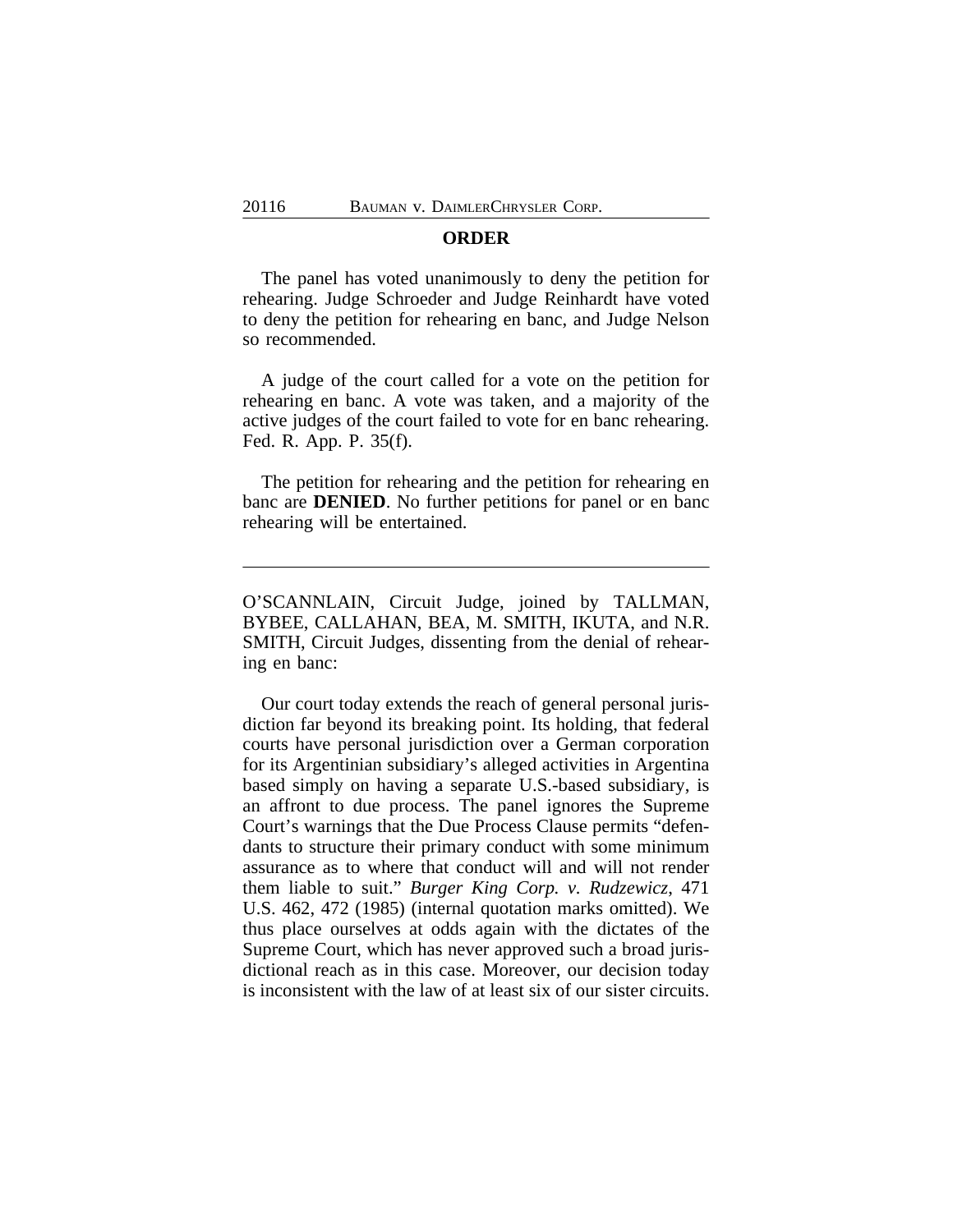I therefore dissent from our regrettable failure to rehear this case en banc.

I

The facts pertinent to this appeal are relatively straightforward. Twenty-two Argentinian residents brought suit in the Northern District of California against DaimlerChrysler A.G. ("Daimler"), a German corporation, alleging that one of its subsidiaries, Mercedes-Benz Argentina, engaged in human rights violations in Argentina during that country's "Dirty War" in the 1970s and 1980s. *Bauman v. DaimlerChrysler Corp.*, 644 F.3d 909, 911-12 (9th Cir. 2011). Without need for an evidentiary hearing, the district court properly dismissed the suit for lack of personal jurisdiction over Daimler. *Id.* at 913.

On appeal, the panel initially affirmed the district court. *Bauman v. DaimlerChrysler Corp.*, 579 F.3d 1088 (9th Cir. 2009), *vacated*, 603 F.3d 1141 (9th Cir. 2010). Then — after granting rehearing and without additional oral argument the panel inexplicably changed its mind and reversed the district court, holding that Daimler was indeed subject to general jurisdiction in California based solely "through the contacts of its subsidiary Mercedes-Benz USA." *Bauman*, 644 F.3d at 912. In so holding, the panel drastically expands the reach of personal jurisdiction beyond all constitutional bounds.

No one disputes that Daimler itself lacks sufficient contacts with California to render it subject to general personal jurisdiction there. Nor does anyone dispute that Daimler's U.S. based subsidiary, Mercedes-Benz USA, *does* have sufficient contacts with California to render it subject to general personal jurisdiction. *See Bauman*, 644 F.3d at 920 n.11. But Mercedes-Benz USA was not joined as a party to this lawsuit. The only question, then, is whether Mercedes-Benz USA's mere existence in California renders Daimler subject to gen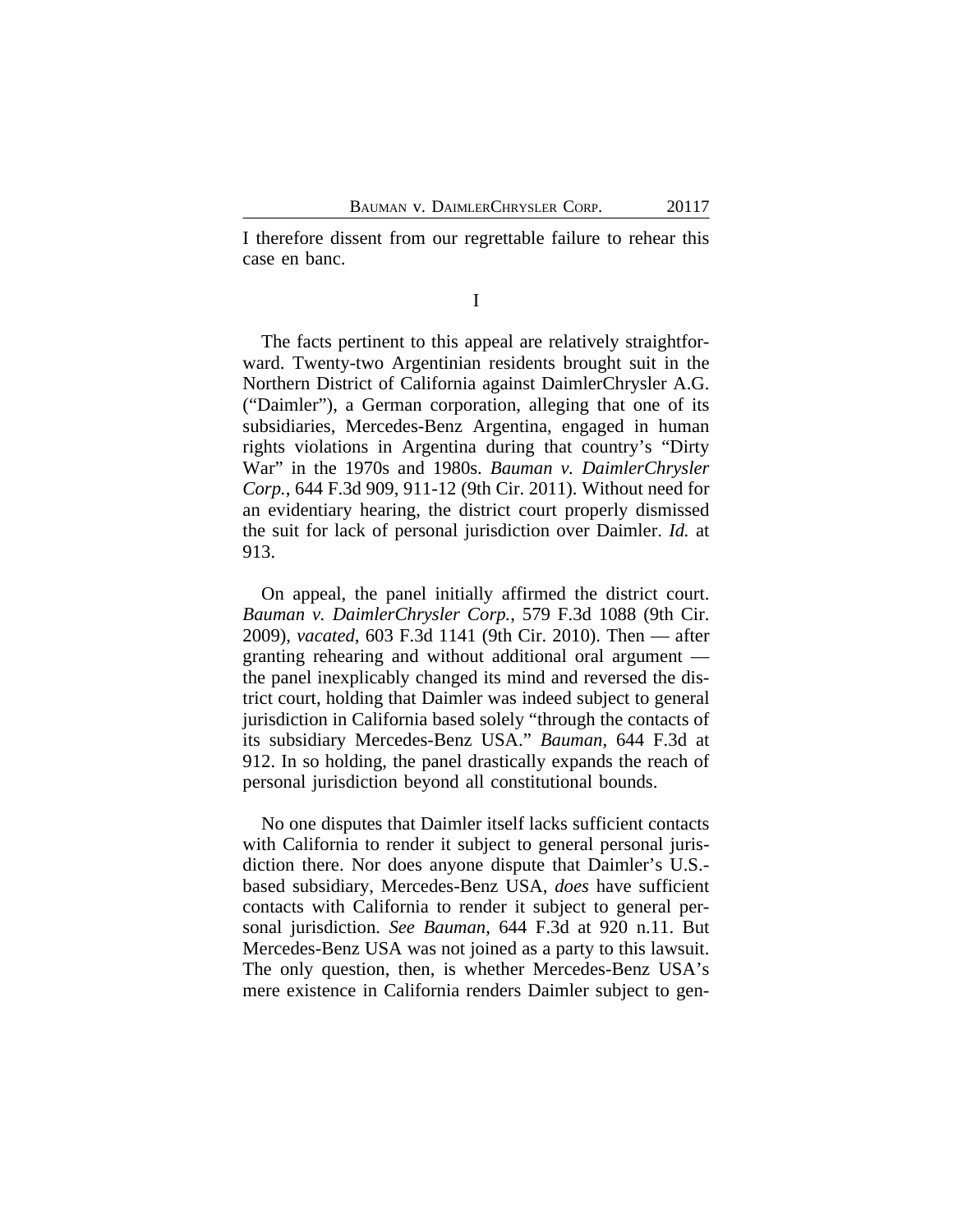eral personal jurisdiction for matters arising in Argentina without violating the Due Process Clause. *See id.* at 920.

## II

As the Supreme Court recently reaffirmed, for a foreign corporation to be subject to general jurisdiction, its contacts with the forum state must be "so continuous and systematic as to render [it] essentially at home in the forum State." *Goodyear Dunlop Tires Operations, S.A. v. Brown*, 131 S. Ct. 2846, 2851 (2011). Our court today undermines this stringent standard by inventing a new test for general personal jurisdiction that gives Daimler no "minimum assurance as to where . . . conduct will and will not render [it] liable to suit." *Burger King Corp.*, 471 U.S. at 472 (internal quotation marks omitted).**<sup>1</sup>**

## A

Under our case law, there are two separate tests for determining whether a subsidiary's contacts can be imputed to a parent corporation for purposes of general jurisdiction. *Doe v. Unocal Corp.*, 248 F.3d 915, 926 (9th Cir. 2001). One test, the alter ego test, requires a showing "(1) that there is such unity of interest and ownership that the separate personalities [of the two entities] no longer exist and (2) that failure to disregard [their separate identities] would result in fraud or injus-

**<sup>1</sup>**The reasoning in *Goodyear* is directly applicable here. *Goodyear* asked the question: "Are foreign subsidiaries of a United States parent corporation amenable to suit in state court on claims unrelated to any activity of the subsidiaries in the forum State?" *Goodyear*, 131 S. Ct. at 2850. The Court answered that question with a resounding, and unanimous, "no." Said otherwise, an affiliate of a United States corporation is not subject to suit in a state where the affiliate itself took no action. By contrast, *Bauman* holds that an affiliate (in this case a foreign parent of a United States subsidiary) is amenable to suit in state court on claims unrelated to any activity of that affiliate in the forum State. This is exactly what *Goodyear* says we must not do; and as the Supreme Court explains, such an exercise of the state's coercive power is incompatible with the Due Process Clause. *See id.* at 2850-51.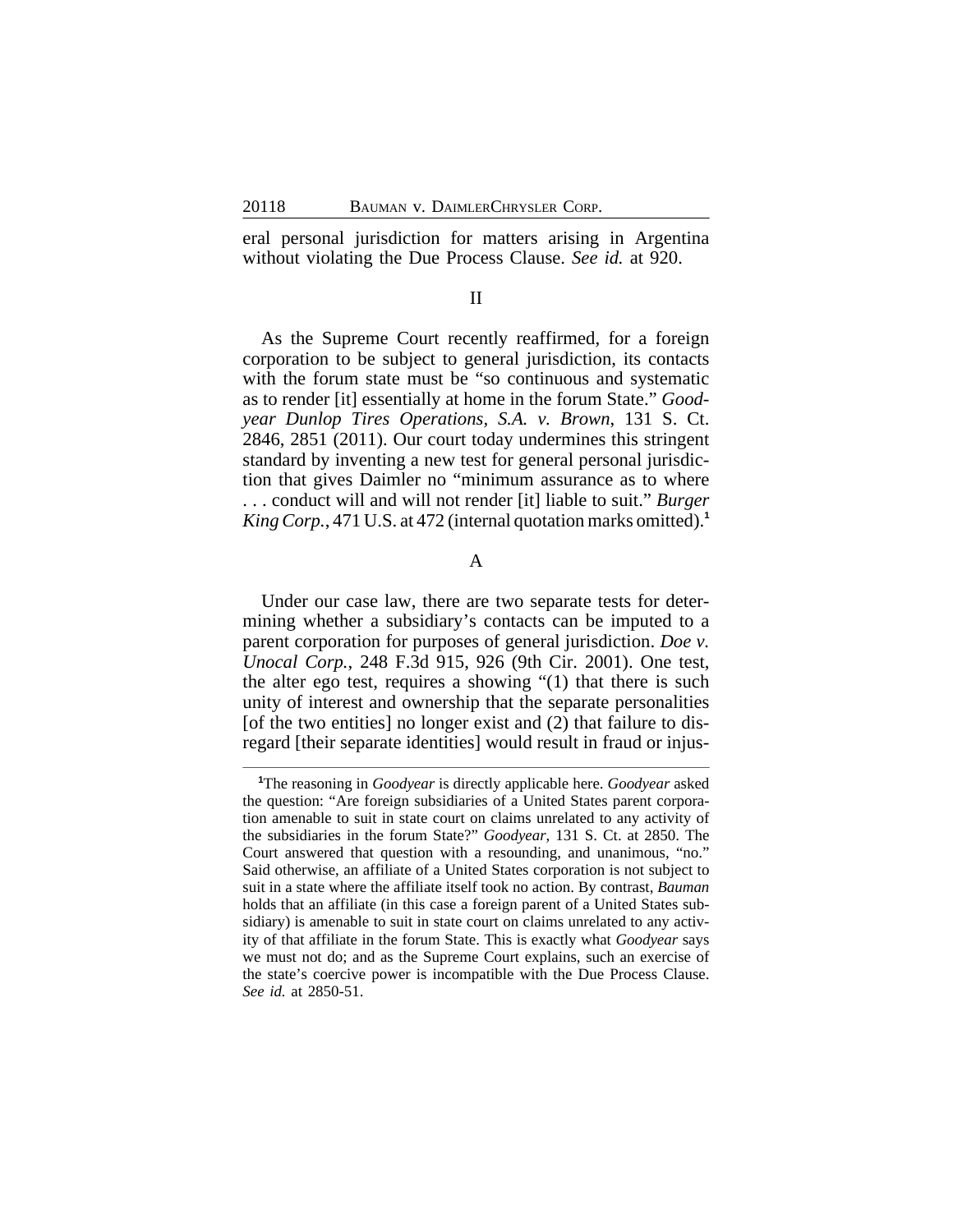tice." *Id.* (internal quotation marks omitted). The panel correctly concludes that this test is not at issue here because there is no reasonable argument that Daimler controls Mercedes-Benz USA "to such a degree as to render the latter the mere instrumentality of the former." *Id.* (internal quotation marks omitted); *see Bauman*, 644 F.3d at 920.

Yet the panel finds general jurisdiction over Daimler here by reformulating our other test, the agency test. *See id.* at 931. As interpreted by the *Bauman* panel, the agency test requires two showings: First, the subsidiary's services must be "sufficiently important to [the parent] that they would almost certainly be performed by other means if [the subsidiary] did not exist, whether by [the parent] performing those services itself or by [the parent] entering into an agreement with a new subsidiary or a non-subsidiary national distributor for the performance of those services." *Id.* at 922.<sup>2</sup> Second, it must be shown that the parent has "the right to substantially control" the subsidiary's activities. *Id.* at 924.**<sup>3</sup>** In redefining the agency

<sup>3</sup>The panel also errs in interpreting the second part of the agency test, which requires a high degree of control of the subsidiary by the parent, essentially reaching the level of actual day-to-day control. *See Doe* at 926 ("An . . . agency relationship is typified by parental control of the subsidiary's internal affairs or daily operations."); *see also Harris Rutsky & Co. Ins. Servs.*, 328 F.3d at 1135; *Kramer Motors, Inc. v. British Leyland, Inc.*,

<sup>&</sup>lt;sup>2</sup>The panel's newly reformed test is not even an accurate characterization of our precedents. As we clearly stated in *Chan v. Society Expeditions, Inc.*, 39 F.3d 1398 (9th Cir. 1994), the relevant inquiry under the first part of the agency test is whether "the subsidiary was either established for, or is engaged in, activities that, but for the existence of the subsidiary, the parent would have to undertake *itself*," *id.* at 1405 n.9 (emphasis added); *see also Harris Rutsky & Co. Ins. Servs. v. Clements Ltd.*, 328 F.3d 1122, 1135 (9th Cir. 2003); *Doe*, 248 F.3d at 928-29. Surely, in the absence of its subsidiary, Daimler would not undertake Mercedes-Benz USA's activities itself. Rather, Daimler could easily do what it has done in the past and, for example, hire some other entity to handle U.S. operations. *See Bauman*, 644 F.3d at 914 (discussing Daimler's history of "independent distributors to distribute Mercedes-Benz vehicles in the United States").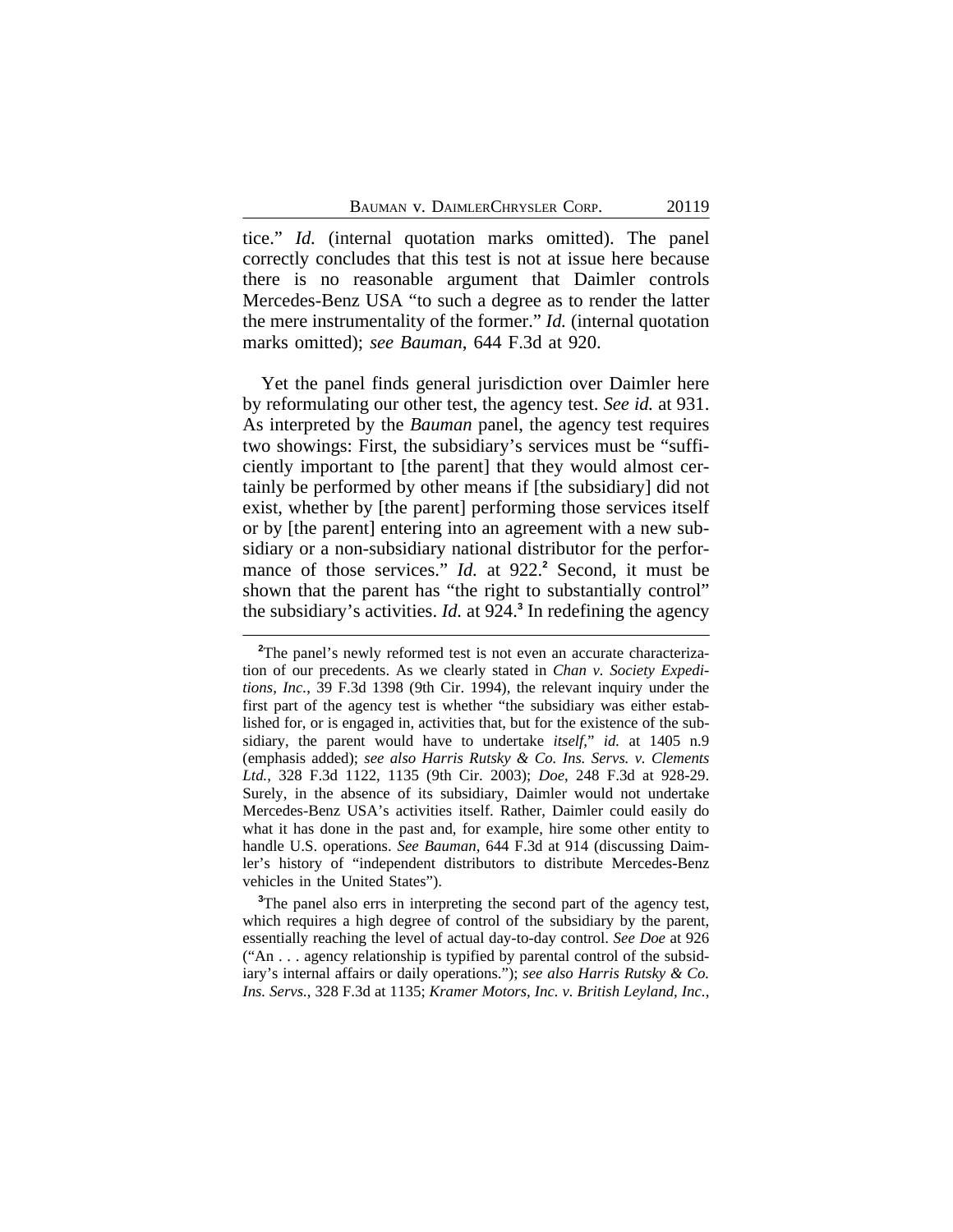test, the panel drastically expands our test for personal jurisdiction and ignores the bedrock concerns of fundamental fairness that underpin Supreme Court due process jurisprudence.

B

The panel's interpretation of the agency test is far too expansive and threatens to make innumerable foreign corporations unconstitutionally subject to general personal jurisdiction in our courts. Indeed, it is difficult to see what limits there are on the panel's formulation. Anything a corporation does through an independent contractor, subsidiary, or distributor is presumably something that the corporation would do "by other means" if the independent contractor, subsidiary, or distributor did not exist. *Bauman*, 644 F.3d at 922.

Such a result surely cannot be squared with the Supreme Court's repeated admonitions that due process must permit "defendants to structure their primary conduct with some minimum assurance as to where that conduct will and will not render them liable to suit." *Burger King Corp.*, 471 U.S. at 472 (quoting *World-Wide Volkswagen Corp. v. Woodson*, 444 U.S. 286, 297 (1980)) (internal quotation mark omitted). While the panel seems to be treating personal jurisdiction lightly — perhaps even as a mere technicality — we must not forget that limits on personal jurisdiction have constitutional underpinnings. *See Brown*, 131 S. Ct. at 2853 ("The Due Process Clause of the Fourteenth Amendment sets the outer

<sup>628</sup> F.2d 1175, 1177 (9th Cir. 1980). As the panel originally held, Daimler did not exercise "pervasive and continual control" over Mercedes-Benz USA. *Bauman*, 579 F.3d at 1096. That determination was correct. Far from having its day-to-day actions dictated from Germany, Mercedes-Benz USA has considerable autonomy to act within the terms of a General Distributor Agreement. *Bauman*, 644 F.3d at 914. Mercedes-Benz USA negotiates its own seller's agreements, *id.* at 915, and even "ha[s] the power to independently decide against buying" certain types of Daimler's vehicles, *Bauman*, 579 F.3d at 1096.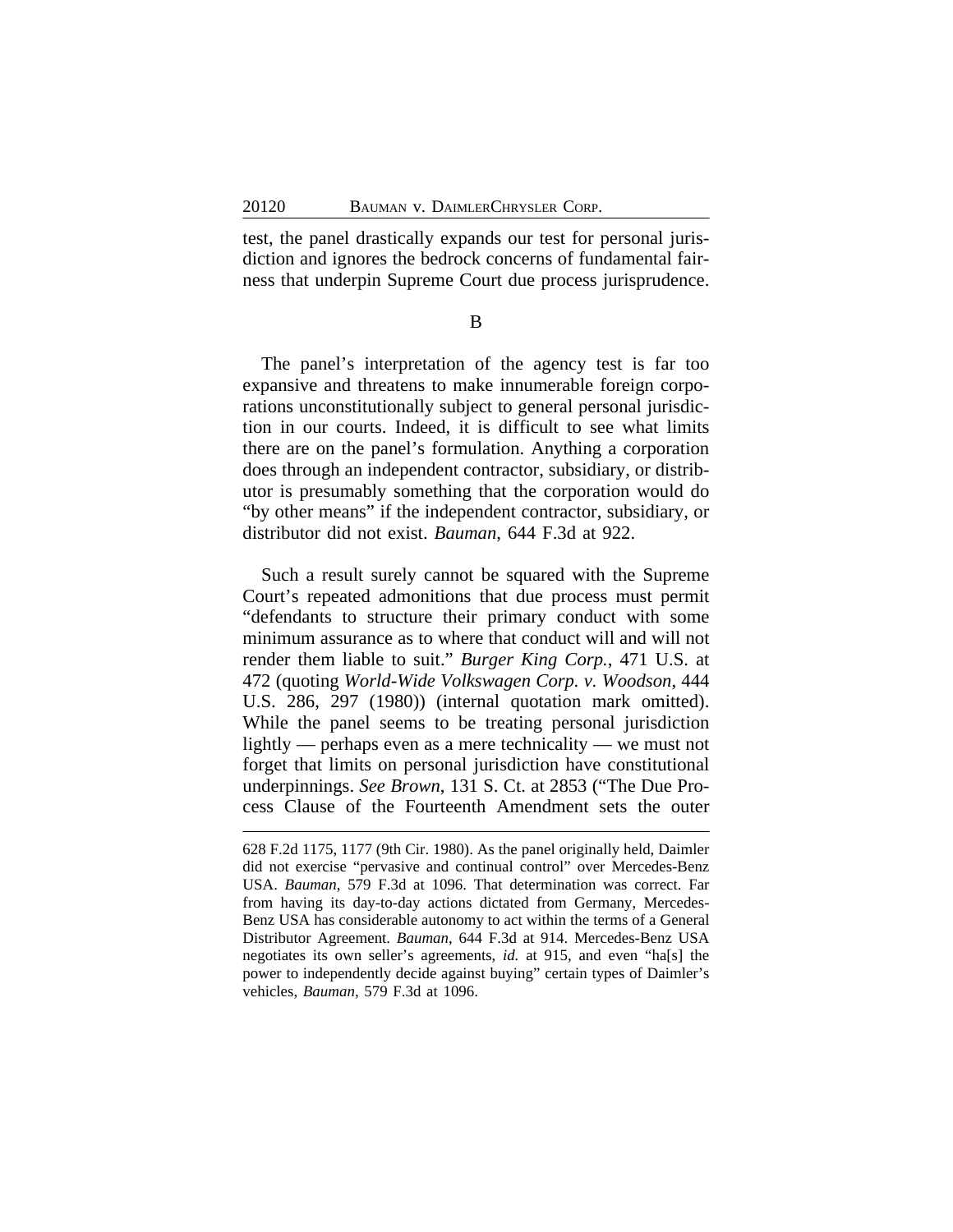boundaries of a state tribunal's authority to proceed against a defendant.").

Moreover, our court now seemingly rejects respect for corporate separateness, a well-established "principle of corporate law deeply ingrained in our economic and legal systems." *United States v. Bestfoods*, 524 U.S. 51, 61 (1998) (internal quotation marks omitted). It is "[a] basic tenet of American corporate law . . . that the corporation and its shareholders are distinct entities," over which jurisdiction must be individually established. *Dole Food Co. v. Patrickson*, 538 U.S. 468, 474 (2003). "Where two corporations are in fact separate" — as they irrefutably are here — "permitting the activities of the subsidiary to be used as a basis for personal jurisdiction over the parent violates this principle and thus due process." *Cent. States, Se. & Sw. Areas Pension Fund v. Reimer Express World Corp.*, 230 F.3d 934, 944 (7th Cir. 2000); *cf. J. McIntyre Mach., Ltd. v. Nicastro*, 131 S. Ct. 2780, 2797 (2011) (Ginsburg, J., dissenting) ("A few points on which there should be no genuine debate bear statement at the outset. . . . [A]ll agree, [the parent company] surely is not subject to general (all-purpose) jurisdiction in New Jersey courts, for that foreign-country corporation is hardly 'at home' in New Jersey.").

### III

The problems with today's decision don't end there. The panel's holding perpetuates a split with at least six of our sister circuits, which do not even recognize the existence of the agency test. Moreover, our holding today is an affront to international comity and threatens the ability of the Executive Branch to execute its foreign affairs duties.

#### A

Not only does the panel's interpretation of the agency test fly in the face of due process, but the mere existence of the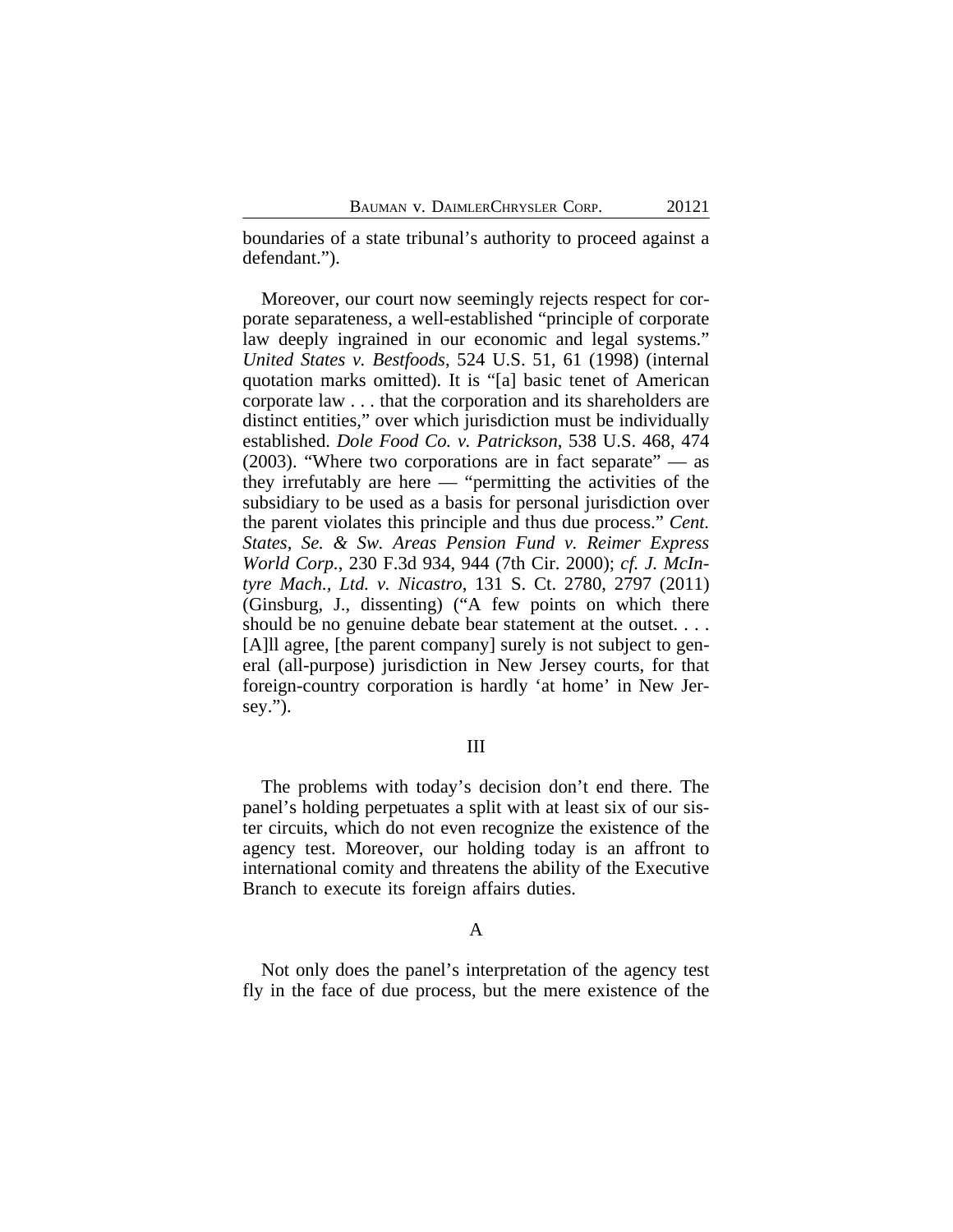agency test is also contrary to the law of at least six of our sister circuits.**<sup>4</sup>** Some circuits, for example, use only the alter ego test. *See Epps v. Stewart Info. Servs. Corp.*, 327 F.3d 642, 648-49 (8th Cir. 2003) ("[P]ersonal jurisdiction can be based on the activities of the nonresident corporation's in-state subsidiary, but only if the parent so controlled and dominated the affairs of the subsidiary that the latter's corporate existence was disregarded so as to cause the residential corporation to act as the nonresidential corporate defendant's alter ego."); *Dalton v. R&W Marine, Inc.*, 897 F.2d 1359, 1363 (5th Cir. 1990) ("Although the mere existence of a parent-subsidiary relationship will not support the assertion of jurisdiction over a foreign parent, there may be instances in which the parent so dominates the subsidiary that they do not in reality constitute separate and distinct corporate entities." (internal quotation marks omitted)); *see also Estate of Thomson v. Toyota Motor Corp. Worldwide*, 545 F.3d 357, 362-63 (6th Cir.

Moreover, as the panel's flip-flop in this case clearly demonstrates, the agency test is far too manipulable to satisfy the requirements of due process. *See Hertz Corp. v. Friend*, 130 S. Ct. 1181, 1193 (2010) ("Simple jurisdictional rules also promote greater predictability. Predictability is valuable to corporations making business and investment decisions."). Judges are not well equipped to make assessments about what a foreign corporation *might* do in *unforseen*, *hypothetical* scenarios, especially in the early stages of litigation. *See Bauman*, 644 F.3d at 920 (noting that the subsidiary's services must be "sufficiently important to [the parent] that they would almost certainly be performed by other means if [the subsidiary] did not exist, whether by [the parent] performing those services itself or by [the parent] entering into an agreement with a new subsidiary or a non-subsidiary national distributor for the performance of those services").

**<sup>4</sup>** It is also inconsistent with the Supreme Court's early decision in *Cannon Mfg. Co. v. Cudahy Packing Co.*, 267 U.S. 333 (1925) (Brandeis, J.). There, the Court held that general personal jurisdiction may not be imposed on a foreign corporation merely because of the corporation's ownership of a subsidiary present in the forum state. *Id.* at 337; *see also id.* ("The corporate separation, though perhaps merely formal, was real. It was not pure fiction."). Though decided before the *International Shoe* line of cases, *Cannon Mfg. Co.* has never been overruled. *See generally Int'l Shoe Co. v. Washington*, 326 U.S. 310 (1945).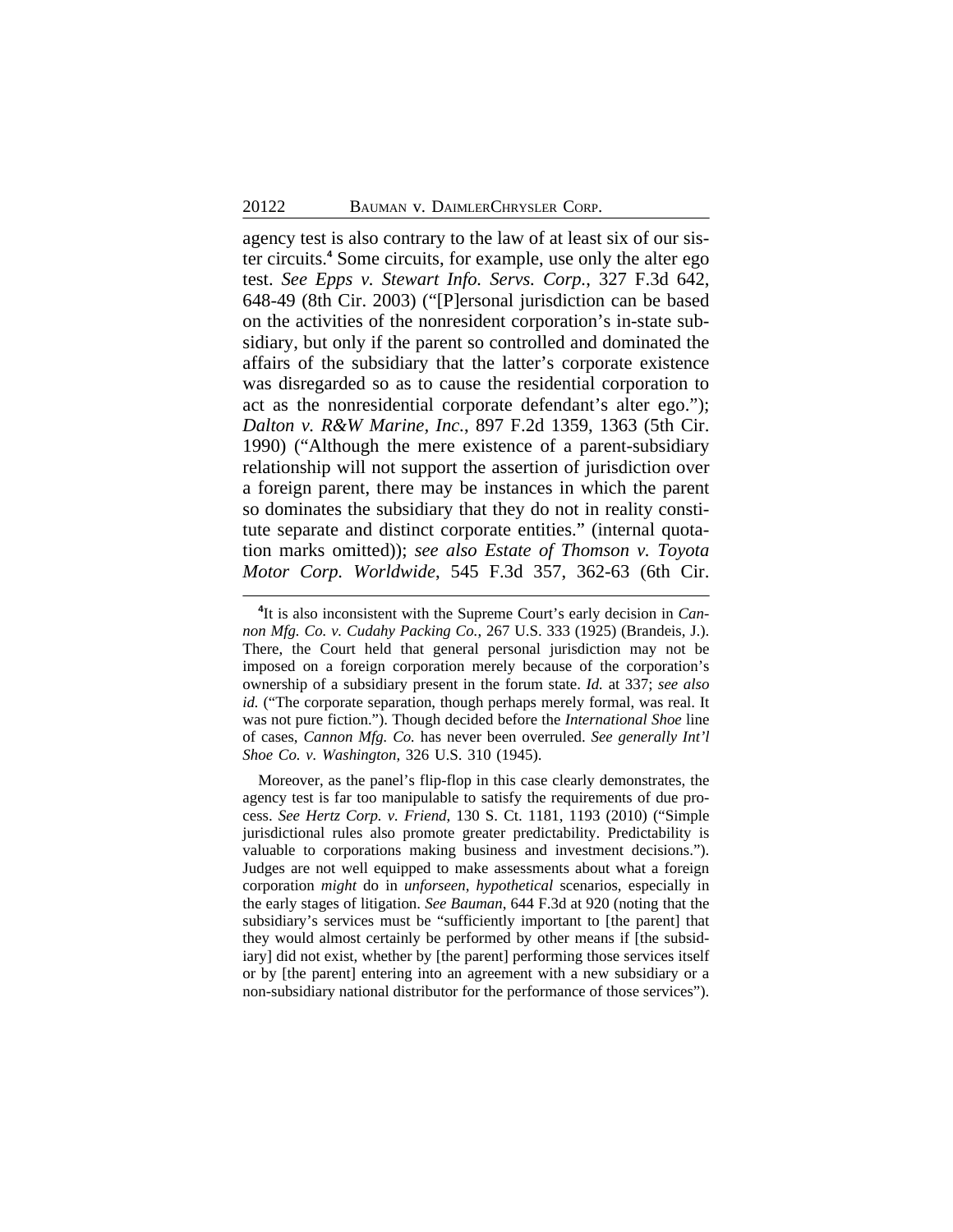2008). Other circuits similarly describe their test as analogous to the corporate law doctrine of piercing the corporate veil. *See IDS Life Ins. Co. v. SunAmerica Life Ins. Co.*, 136 F.3d 537, 540 (7th Cir. 1998) (Posner, C.J.); *Mylan Labs., Inc. v. Akzo, N.V.*, 2 F.3d 56, 62-63 (4th Cir. 1993). Yet another circuit uses words like "agency" while clearly applying something more like the alter ego test. *See Consol. Dev. Corp. v. Sherritt, Inc.*, 216 F.3d 1286, 1293-94 (11th Cir. 2000) ("For [plaintiffs] to persuade us that the district court had general personal jurisdiction over [the nonresident defendant] because of [its subsidiary's] activities in the United States, it would have to show that [the subsidiary's] corporate existence was simply a formality, and that it was merely [the parent's] agent.").

Whatever the precise name of the test, it is clear that the exercise of jurisdiction found to be proper here would be improper in many other circuits. Given that corporations must be able "to structure their primary conduct with some minimum assurance as to where that conduct will and will not render them liable to suit," *Burger King Corp.*, 471 U.S. at 472, this case presents a question of substantial importance where a uniform rule is desirable, *cf. Michelin Tire Corp. v. Wages*, 423 U.S. 276, 285 (1976) ("[T]he Federal Government must speak with one voice when regulating commercial relations with foreign governments.").

B

Finally, the panel's decision may also have unpredictable effects on foreign policy and international comity. In many European countries, for example, jurisdiction by imputation is discouraged. Council Regulation 44/2001, 2001 O.J. (L 012) 1 (EC). Nonetheless, several countries have enacted "retaliatory jurisdictional laws." Gary B. Born, *Reflections on Judicial Jurisdiction in International Cases*, 17 Ga. J. Int'l & Comp. L. 1, 15 (1987) ("These provisions empower national courts to exercise jurisdiction over foreign persons in circum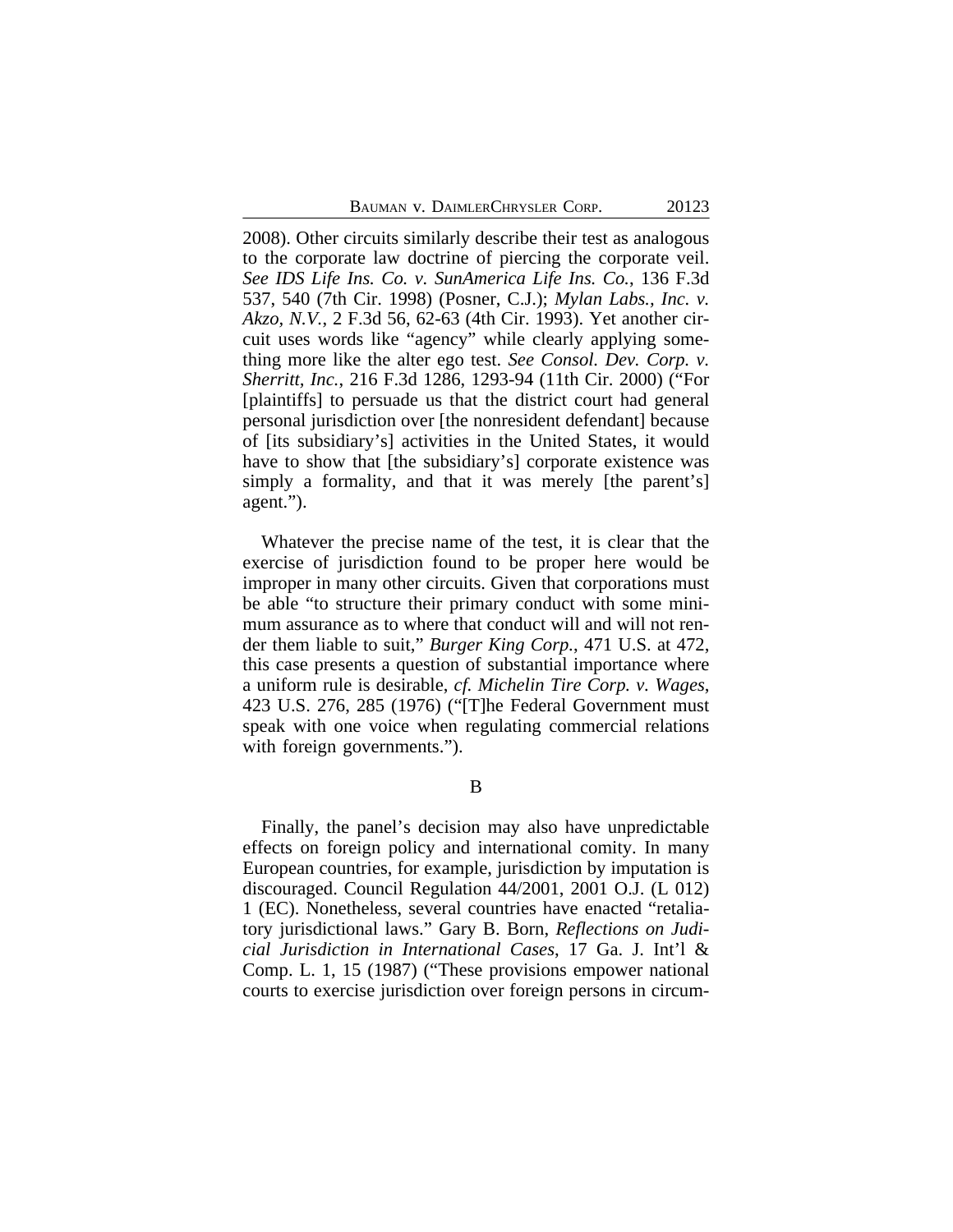stances where the courts of the foreigner's home state would have asserted jurisdiction."). For example, as a result of our court's holding today, an Italian court might be able to assert jurisdiction over a United States parent corporation based on that court's jurisdiction over a wholly owned Italian subsidiary.

Indeed, as the Solicitor General has noted, "foreign governments' objections to our state courts' expansive views of general personal jurisdiction have in the past impeded negotiations of international agreements on the reciprocal recognition and enforcement of judgments." Brief for the United States as Amicus Curiae Supporting Petitioners at 33, *Brown*, 131 S. Ct. 2846; *see also id.* at 12 ("[E]xcessive assertion of general jurisdiction potentially threatens particular harm to the United States' foreign trade and diplomatic interests."). Naturally, in the past, the Supreme Court has taken such issues to heart. *See, e.g.*, *Asahi Metal Indus. Co. v. Superior Court*, 480 U.S. 102, 115 (1987) (urging courts "to consider the procedural and substantive policies of other *nations* whose interests are affected by the assertion of jurisdiction by [state] court[s]"); *see also id.* ("Great care and reserve should be exercised when extending our notions of personal jurisdiction into the international field." (internal quotation marks omitted)). Yet the panel brushed aside these concerns, which deserve full consideration.

## IV

In sum, Daimler is hardly "at home" in California when sued only for its Argentinian subsidiary's activities in Argentina. *Brown*, 131 S. Ct. at 2851. Our court's holding represents a breathtaking expansion of general personal jurisdiction, which is unwarranted in light of Supreme Court precedent, the precedent of our sister circuits, and our own precedents. Moreover, today's decision presents a gratuitous threat to our nation's economy, foreign relations, and international comity.